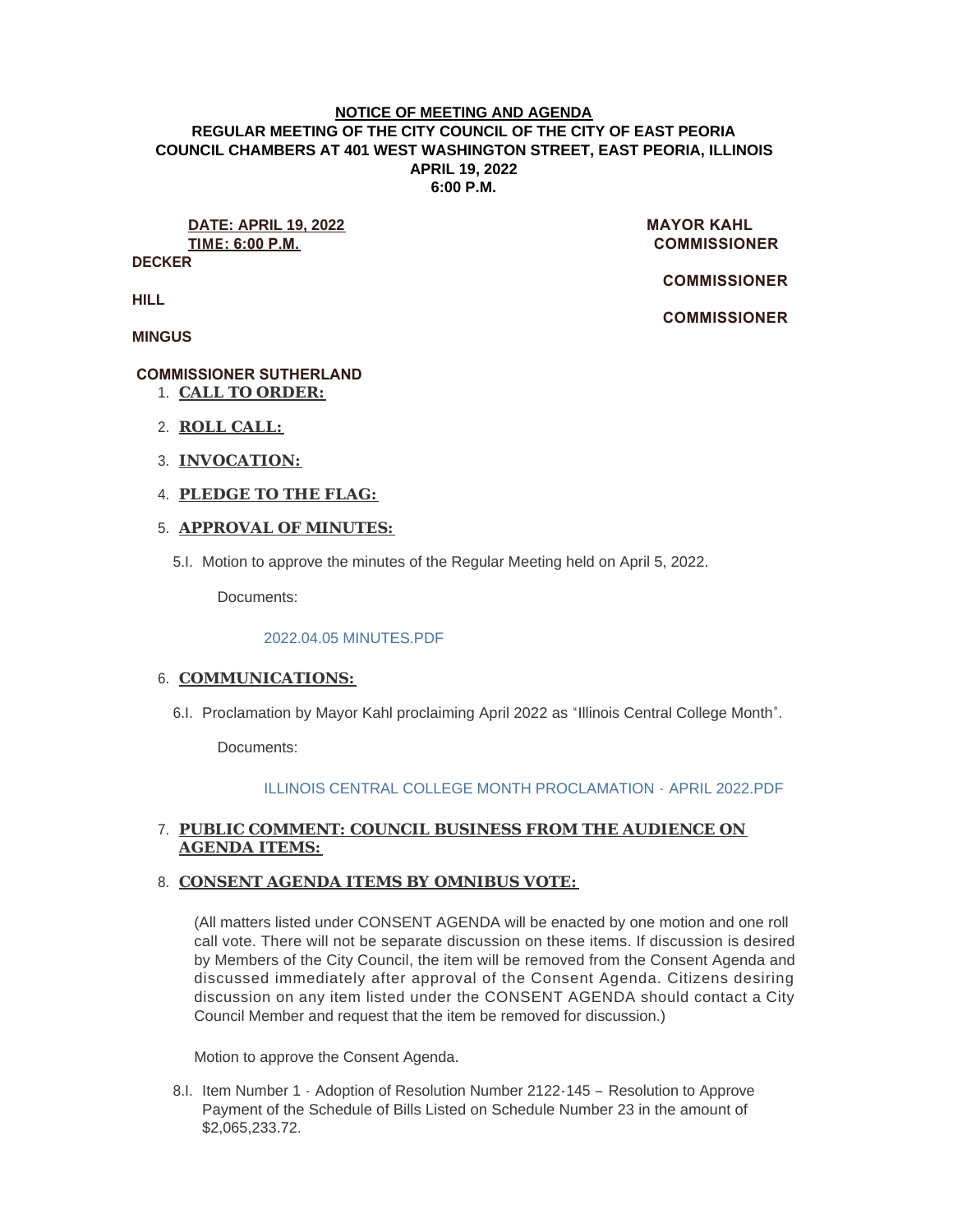#### [RESOLUTION NUMBER 2122-145.PDF](https://www.cityofeastpeoria.com/AgendaCenter/ViewFile/Item/4296?fileID=29645)

8.II. Item Number 2 - Adoption of Ordinance Number 4641 on its Second Reading - (AN ORDINANCE AMENDING REGULATIONS FOR SHORT-TERM RENTALS UNDER THE EAST PEORIA CITY CODE.)

Documents:

### [ORDINANCE NUMBER 4641 -](https://www.cityofeastpeoria.com/AgendaCenter/ViewFile/Item/4297?fileID=29646) SECOND READING.PDF

8.III. Item Number 3 - Adoption of Ordinance Number 4642 on its Second Reading - (AN ORDINANCE AMENDING ZONING REGULATIONS IN TITLE 5 OF THE EAST PEORIA CITY CODE FOR SPECIAL USES ALLOWED IN RESIDENTIAL DISTRICTS TO INCLUDE BEEKEEPING IN LIMITED SITUATIONS.)

Documents:

#### [ORDINANCE NUMBER 4642 -](https://www.cityofeastpeoria.com/AgendaCenter/ViewFile/Item/4298?fileID=29647) SECOND READING.PDF

8.IV. Item Number 4 - Adoption of Resolution No. 2122-133 on its Second Reading -Resolution Approving Software Licensing Agreement for the City's Geographical Information System (GIS System).

Documents:

#### [RESOLUTION NUMBER 2122-133 -](https://www.cityofeastpeoria.com/AgendaCenter/ViewFile/Item/4299?fileID=29648) SECOND READING.PDF

8.V. Item Number 5 - Adoption of Resolution Number 2122-131 on its Second Reading -Resolution approving a Cabinet Ground Lease Agreement with the Emergency Telephone System Board at EastSide Centre.

Documents:

## [RESOLUTION NUMBER 2122-131 -](https://www.cityofeastpeoria.com/AgendaCenter/ViewFile/Item/4300?fileID=29649) SECOND READING.PDF

8.VI. Item Number 6 - Adoption of Resolution Number 2122-126 on its Second Reading -Resolution Authorizing Fourth Amendment to Lease Agreement with Accelerated Health Systems.

Documents:

## [RESOLUTION NUMBER 2122-126 -](https://www.cityofeastpeoria.com/AgendaCenter/ViewFile/Item/4301?fileID=29650) SECOND READING.PDF

8.VII. Item Number 7 - Adoption of Resolution Number 2122-128 on its Second Reading -Resolution accepting the Proposal from Cornwell Engineering Group for a Corrosion Control Study within the Valley View Knolls Water System.

Documents:

## [RESOLUTION NUMBER 2122-128 -](https://www.cityofeastpeoria.com/AgendaCenter/ViewFile/Item/4302?fileID=29651) SECOND READING.PDF

8. VIII. Item Number 8 - Adoption of Ordinance Number 4643 on its Second Reading - (AN ORDINANCE AMENDING TITLE 7, CHAPTER 5, SECTION 1.11 OF THE EAST PEORIA CITY CODE TO AMEND THE POLICY OF FORGIVENESS FOR INTERNAL WATER LEAKS.)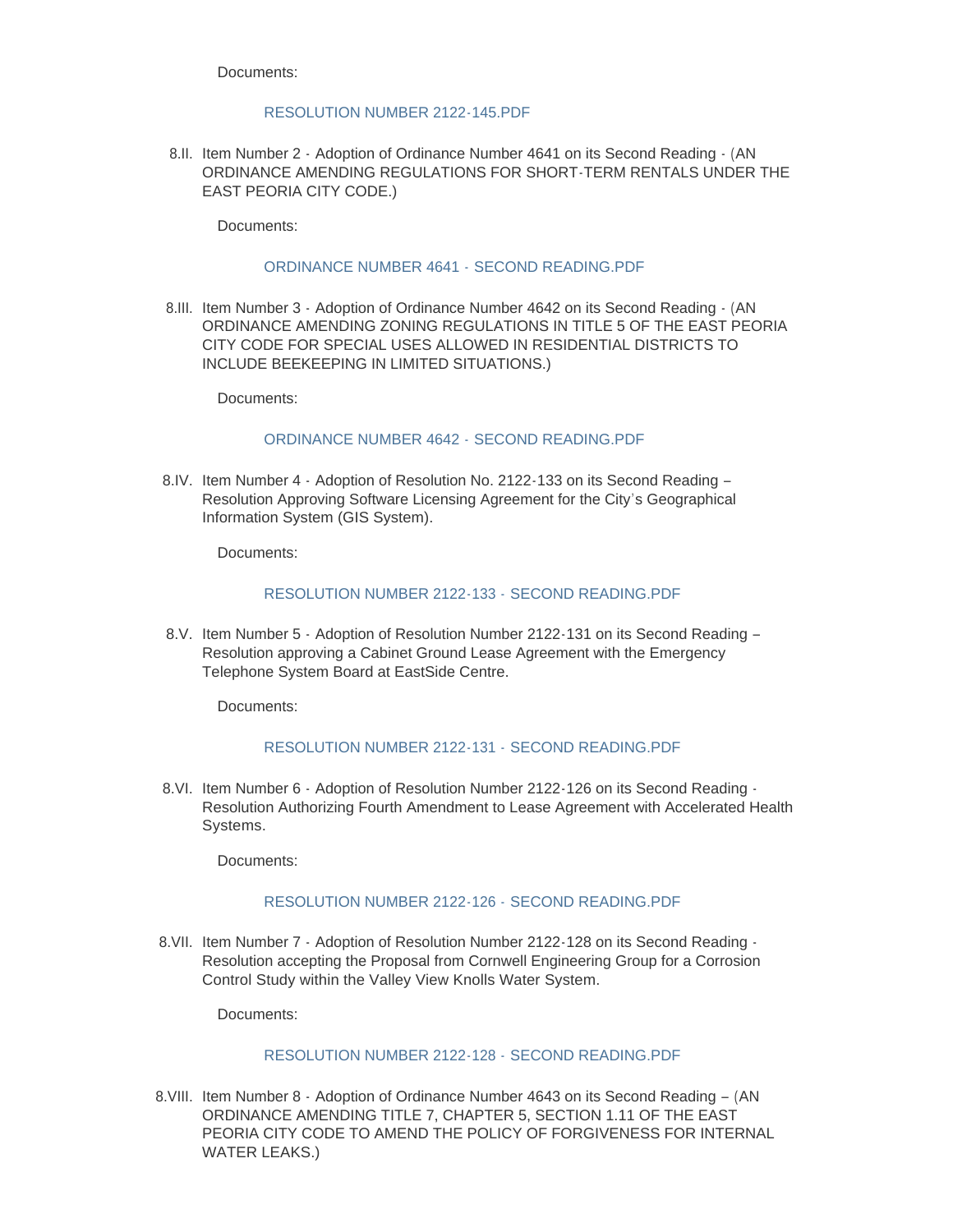## [ORDINANCE NUMBER 4643 -](https://www.cityofeastpeoria.com/AgendaCenter/ViewFile/Item/4303?fileID=29652) SECOND READING.PDF

8.IX. Item Number 9 - Adoption of Resolution Number 2122-127 on its Second Reading -Resolution approving a Memorandum of Understanding between the City and International Association of Fire Fighters Local Number 1498 regarding Paramedic Bonus at Time of Hire.

Documents:

## [RESOLUTION NUMBER 2122-127 -](https://www.cityofeastpeoria.com/AgendaCenter/ViewFile/Item/4304?fileID=29653) SECOND READING.PDF

8.X. Item Number 10 - Adoption of Resolution Number 2122-129 on its Second Reading -Resolution approving the Purchase of 10 Laptops (8 Laptops for the Fire Department) for the City of East Peoria from SHI.

Documents:

## [RESOLUTION NUMBER 2122-129 - SECOND READING.PDF](https://www.cityofeastpeoria.com/AgendaCenter/ViewFile/Item/4305?fileID=29654)

8.XI. Item Number 11 - Adoption of Resolution Number 2122-130 on its Second Reading -Resolution approving the New Radio System Upgrade Purchase from Motorola Solutions for the Police Department.

Documents:

## [RESOLUTION NUMBER 2122-130 - SECOND READING.PDF](https://www.cityofeastpeoria.com/AgendaCenter/ViewFile/Item/4306?fileID=29655)

## **ITEMS REMOVED FROM CONSENT AGENDA:** 9.

## 10. **COMMISSIONER HILL:**

10.I. Adoption of Resolution Number 2122-121 on its Second Reading - Resolution Regarding Renewal of Group Term Life Insurance Policy for City Employees.

Documents:

# [RESOLUTION NUMBER 2122-121 - SECOND READING.PDF](https://www.cityofeastpeoria.com/AgendaCenter/ViewFile/Item/4307?fileID=29656)

10.II. Adoption of Resolution Number 2122-125 on its Second Reading - Resolution Regarding Employee Contribution Rates for the City's Group Health Insurance Plan.

Documents:

## [RESOLUTION NUMBER 2122-125 -](https://www.cityofeastpeoria.com/AgendaCenter/ViewFile/Item/4308?fileID=29657) SECOND READING.PDF

10.III. Adoption of Resolution Number 2122-132 on its Second Reading - Resolution to approve the salaries, wages, and employee benefits for certain non-union employees of the City of East Peoria for the fiscal year beginning May 1, 2022 and ending on April 30, 2023.

Documents:

## [RESOLUTION NUMBER 2122-132 -](https://www.cityofeastpeoria.com/AgendaCenter/ViewFile/Item/4309?fileID=29658) SECOND READING.PDF

10.IV. Adoption of Ordinance Number 4640 on its Second Reading - (AN ORDINANCE) AMENDING THE RETIREMENT PROVISIONS OF THE CITY OF EAST PEORIA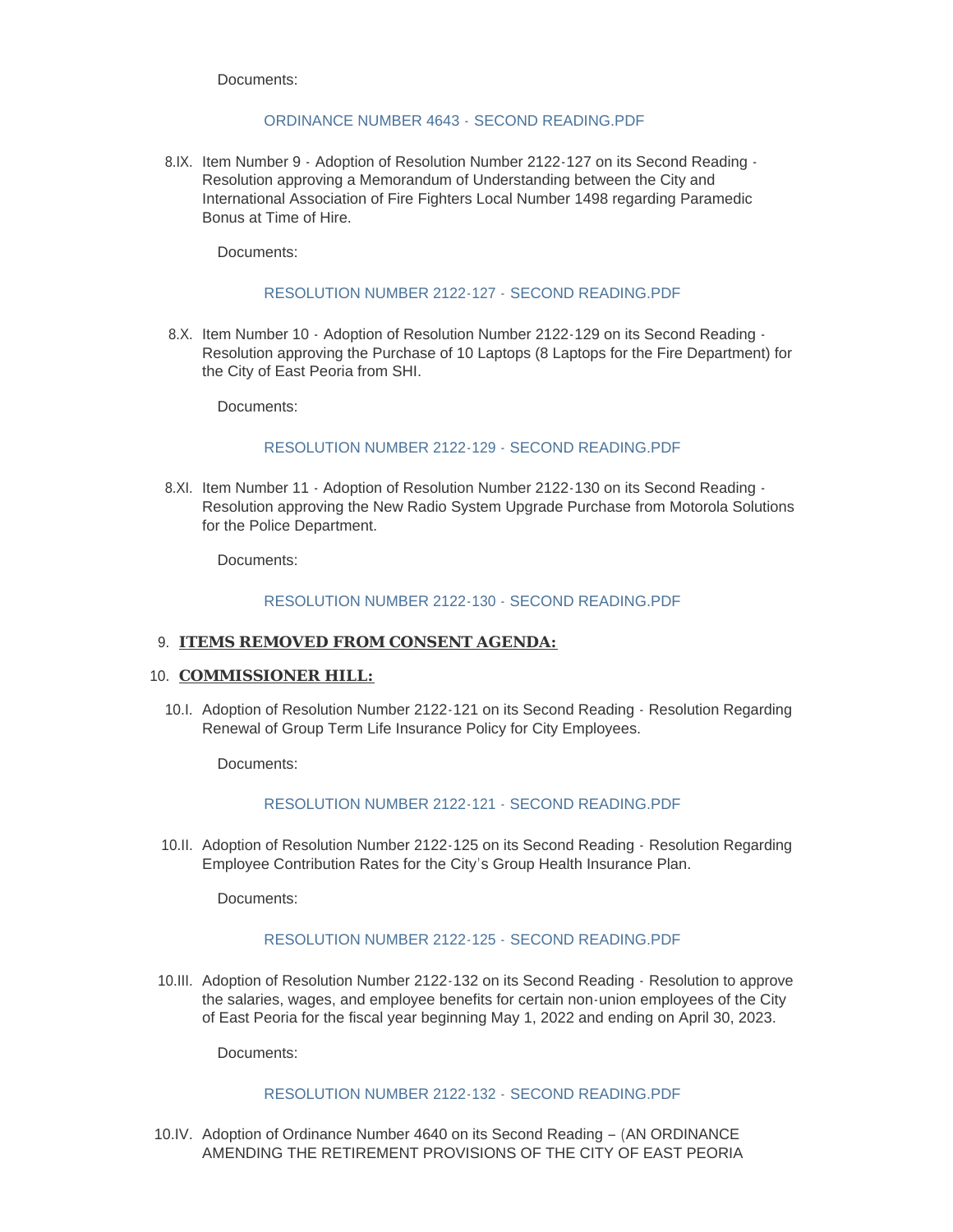### [ORDINANCE NUMBER 4640 -](https://www.cityofeastpeoria.com/AgendaCenter/ViewFile/Item/4310?fileID=29659) SECOND READING.PDF

10.V. Adoption of Resolution Number 2122-135 on its Second Reading - Resolution Approving Contract with Optimum Health Solutions for Assisting with the Employee Wellness Program.

Documents:

### [RESOLUTION NUMBER 2122-135 -](https://www.cityofeastpeoria.com/AgendaCenter/ViewFile/Item/4311?fileID=29660) SECOND READING.PDF

10.VI. Adoption of Resolution Number 2122-137 on its Second Reading - Resolution Regarding Revisions to the City's Group Health Insurance Plan.

Documents:

## [RESOLUTION NUMBER 2122-137 -](https://www.cityofeastpeoria.com/AgendaCenter/ViewFile/Item/4312?fileID=29661) SECOND READING.PDF

10.VII. Adoption of Resolution Number 2122-138 on its Second Reading - Resolution Regarding Reinsurance Carrier for the City's Group Health Insurance Plan for the 2022-2023 Plan Year.

Documents:

#### [RESOLUTION NUMBER 2122-138 -](https://www.cityofeastpeoria.com/AgendaCenter/ViewFile/Item/4313?fileID=29662) SECOND READING.PDF

10. VIII. Approval of Ordinance Number 4644 - (AN ORDINANCE AUTHORIZING A SPECIAL USE FOR PROPERTY LOCATED AT 400 FONDULAC DRIVE IN THE CITY OF EAST PEORIA, TAZEWELL COUNTY, ILLINOIS) - (Special Use to allow for a short-term rental on the Property zoned "R-1, One-Family Dwelling District".) To be laid on the table for no less than one week for public inspection.

Documents:

## [ORDINANCE NUMBER 4644.PDF](https://www.cityofeastpeoria.com/AgendaCenter/ViewFile/Item/4314?fileID=29663)

10.IX. Approval of Ordinance Number 4647 - (AN ORDINANCE AUTHORIZING A SPECIAL USE FOR PROPERTY LOCATED AT 3009 MEADOW AVENUE IN THE CITY OF EAST PEORIA, TAZEWELL COUNTY, ILLINOIS) – (Special Use to allow for placement and construction of an accessory structure on the Property at a location that is past the front plane of the main residential structure and has a different façade than the residential structure.)

## To be laid on the table for no less than one week for public inspection.

Documents:

## [ORDINANCE NUMBER 4647.PDF](https://www.cityofeastpeoria.com/AgendaCenter/ViewFile/Item/4315?fileID=29664)

10.X. Approval of Resolution Number 2122-143 - Resolution Approving Service Agreement with TWM, INC. for Assistance with the City's Geographical Information System (GIS System).

To be laid on the table for no less than one week for public inspection.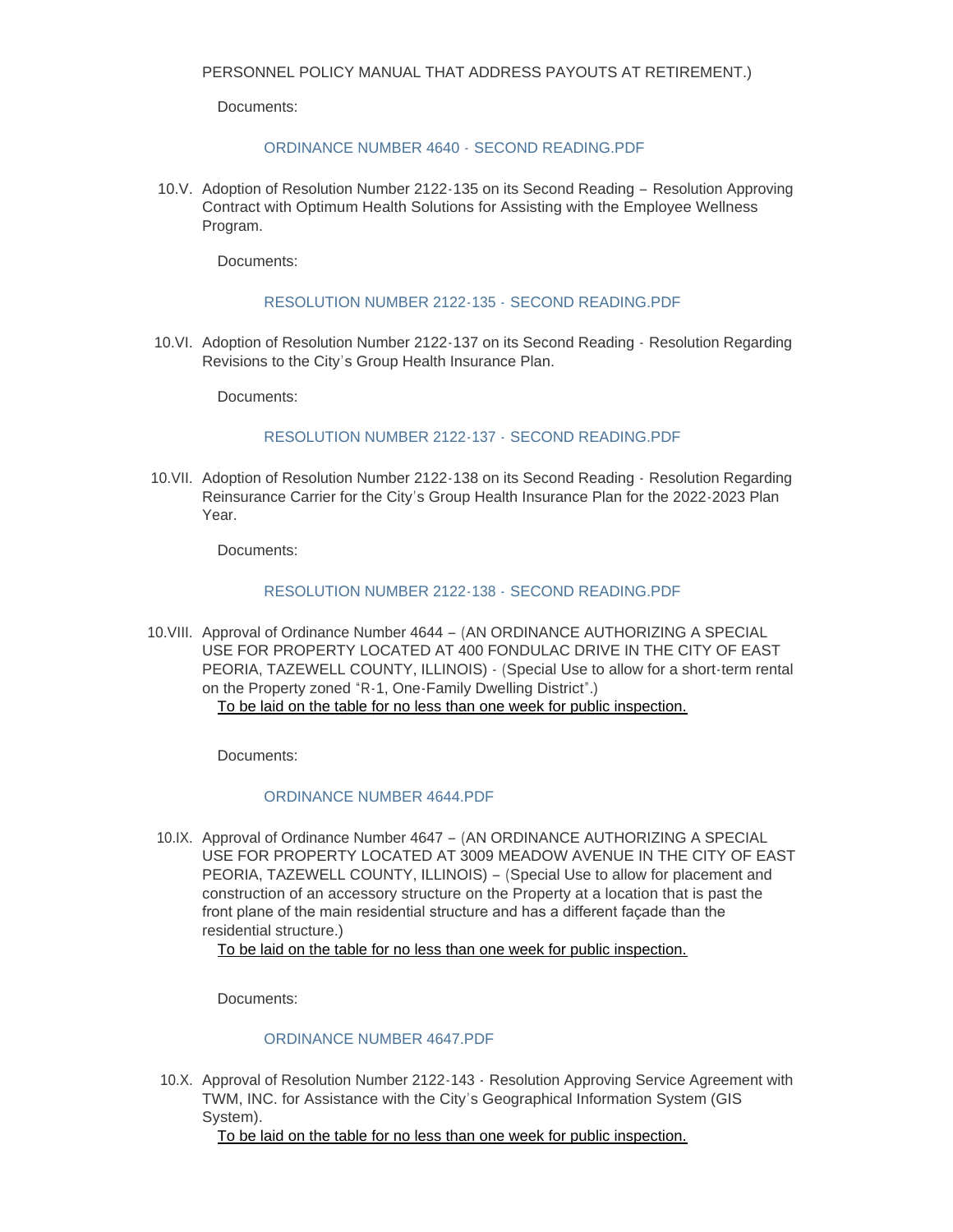### [RESOLUTION NUMBER 2122-143.PDF](https://www.cityofeastpeoria.com/AgendaCenter/ViewFile/Item/4327?fileID=29678)

10.XI. Approval of Ordinance Number 4645 - (AN ORDINANCE PROVIDING FOR THE SALE OF EXCESS CITY PROPERTY AT 307 ELMWOOD STREET IN THE CITY OF EAST PEORIA.)

To be laid on the table for no less than one week for public inspection.

Documents:

### [ORDINANCE NUMBER 4645.PDF](https://www.cityofeastpeoria.com/AgendaCenter/ViewFile/Item/4316?fileID=29665)

10.XII. Approval of Ordinance Number 4646 – (AN ORDINANCE PROVIDING FOR THE SALE OF EXCESS CITY PROPERTY AT 112 KENNEDY COURT IN THE CITY OF EAST PEORIA.)

To be laid on the table for no less than one week for public inspection.

Documents:

#### [ORDINANCE NUMBER 4646.PDF](https://www.cityofeastpeoria.com/AgendaCenter/ViewFile/Item/4317?fileID=29666)

10.XIII. Approval of Ordinance Number 4648 - (AN ORDINANCE PROVIDING FOR THE VACATION OF A PORTION OF CHESTNUT DRIVE RIGHT-OF-WAY.) To be laid on the table for no less than one week for public inspection.

Documents:

## [ORDINANCE NUMBER 4648.PDF](https://www.cityofeastpeoria.com/AgendaCenter/ViewFile/Item/4324?fileID=29674)

10.XIV. Approval of Ordinance Number 4649  $\cdot$  (AN ORDINANCE PROVIDING FOR THE VACATION OF A PORTION OF ARROWHEAD LANE RIGHT-OF-WAY.) To be laid on the table for no less than one week for public inspection.

Documents:

#### [ORDINANCE NUMBER 4649.PDF](https://www.cityofeastpeoria.com/AgendaCenter/ViewFile/Item/4325?fileID=29675)

10.XV. Approval of Ordinance Number 4650  $\cdot$  (AN ORDINANCE PROVIDING FOR ACCEPTANCE OF RIGHT-OF-WAY DEDICATION FOR ADDITION TO CITY RIGHT-OF-WAY FOR CHESTNUT DRIVE.) To be laid on the table for no less than one week for public inspection.

Documents:

#### [ORDINANCE NUMBER 4650.PDF](https://www.cityofeastpeoria.com/AgendaCenter/ViewFile/Item/4326?fileID=29677)

10.XVI. Adoption of Resolution Number 2122-141 - Resolution Authorizing City Attorney's Office to Intervene in Case before the Illinois Property Tax Appeal Board (HOA HOTELS LLC) (Parcel Number 01-01-32-209-001).

Documents: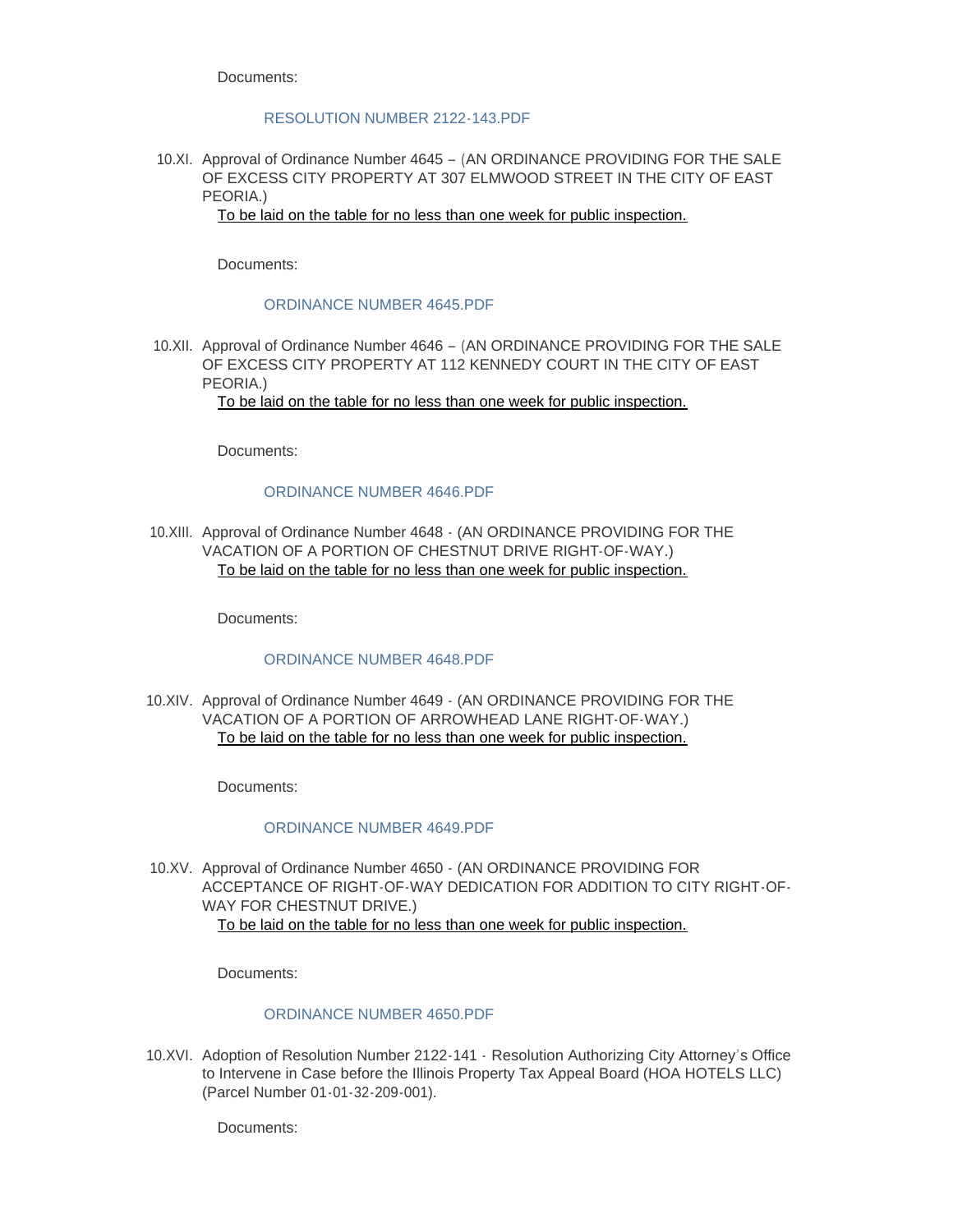#### [RESOLUTION NUMBER 2122-141.PDF](https://www.cityofeastpeoria.com/AgendaCenter/ViewFile/Item/4318?fileID=29667)

10.XVII. Adoption of Resolution Number 2122-142 - Resolution Authorizing City Attorney's Office to Intervene in Case before the Illinois Property Tax Appeal Board (KROGER LIMITED PARTNERSHIP I) (Parcel Number 01-01-32-414-008).

Documents:

## [RESOLUTION NUMBER 2122-142.PDF](https://www.cityofeastpeoria.com/AgendaCenter/ViewFile/Item/4319?fileID=29668)

10.XVIII. Approval of Resolution Number 2122-146 - Resolution approving the purchase of Twenty New Jet Ports for the East Port Marina from Sport Port. To be laid on the table for no less than one week for public inspection.

Documents:

## [RESOLUTION NUMBER 2122-146.PDF](https://www.cityofeastpeoria.com/AgendaCenter/ViewFile/Item/4320?fileID=29669)

## 11. **COMMISSIONER DECKER:**

11.I. Approval of Resolution Number 2122-139 - Resolution approving the purchase of a New Dump Truck for the Street Department from Henderson Products, Inc. To be laid on the table for no less than one week for public inspection.

Documents:

#### [RESOLUTION NUMBER 2122-139.PDF](https://www.cityofeastpeoria.com/AgendaCenter/ViewFile/Item/4321?fileID=29670)

11.II. Approval of Resolution Number 2122-140 - Resolution approving the purchase of a new TYMCO Model 500x Regenerative Air Street Sweeper for the Street Department from TYMCO, INC.

To be laid on the table for no less than one week for public inspection.

Documents:

## [RESOLUTION NUMBER 2122-140.PDF](https://www.cityofeastpeoria.com/AgendaCenter/ViewFile/Item/4322?fileID=29671)

### 12. **COMMISSIONER SUTHERLAND:**

## 13. **COMMISSIONER MINGUS:**

13.I. Adoption of Resolution Number 2122-144 - Resolution regarding the Reappointment of various Board and Commission Members.

Documents:

#### [RESOLUTION NUMBER 2122-144.PDF](https://www.cityofeastpeoria.com/AgendaCenter/ViewFile/Item/4323?fileID=29672)

#### **MAYOR KAHL:** 14.

## **PUBLIC COMMENT: COUNCIL BUSINESS FROM THE AUDIENCE ON NON-**15. **AGENDA ITEMS:**

## 16. **COMMENTS FROM COUNCIL:**

16.I. COMMISSIONER DECKER: